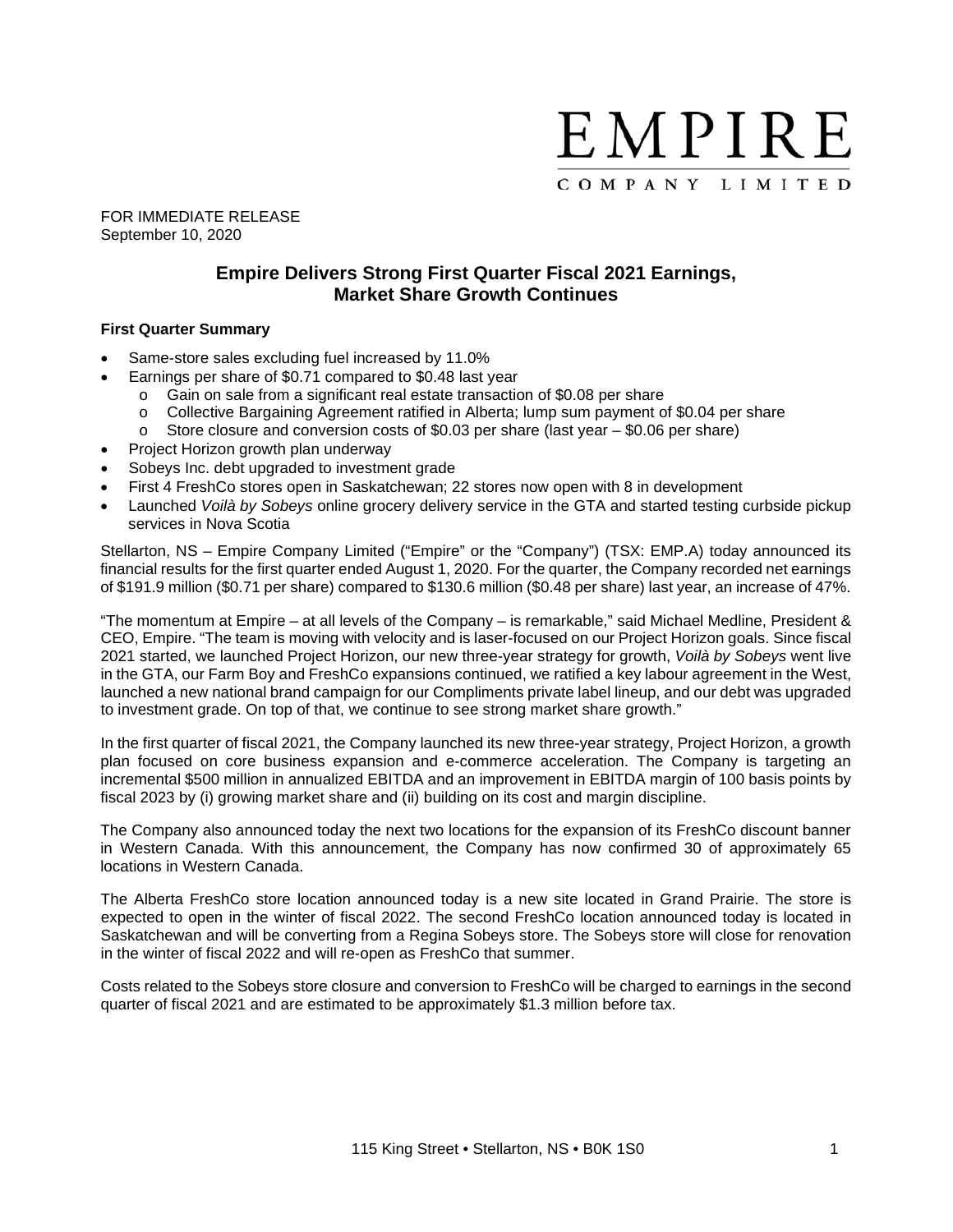# **CONSOLIDATED OPERATING RESULTS**

|                                                                     |    |                       | 13 Weeks Ended |                |    |        |
|---------------------------------------------------------------------|----|-----------------------|----------------|----------------|----|--------|
| (\$ in millions, except per share amounts)                          |    | <b>August 1, 2020</b> |                | August 3, 2019 |    | Change |
| Sales                                                               | \$ | $7,354.2$ \$          |                | 6.744.1        | \$ | 610.1  |
| Gross profit $(1)$                                                  |    | 1,848.6               |                | 1,660.4        |    | 188.2  |
| Operating income                                                    |    | 377.6                 |                | 266.1          |    | 111.5  |
| EBITDA <sup>(1)</sup>                                               |    | 582.5                 |                | 460.0          |    | 122.5  |
| Net earnings $(2)$                                                  |    | 191.9                 |                | 130.6          |    | 61.3   |
| Diluted earnings per share                                          |    |                       |                |                |    |        |
| $EPS^{(2)(3)}$                                                      |    | 0.71                  |                | 0.48           | S  | 0.23   |
| Diluted weighted average number of shares outstanding (in millions) |    | 269.8                 |                | 272.9          |    |        |
| Dividend per share                                                  |    | 0.13                  |                | 0.12           |    |        |
|                                                                     |    |                       |                |                |    |        |

|                                         | 13 Weeks Ended        |                |  |
|-----------------------------------------|-----------------------|----------------|--|
|                                         | <b>August 1, 2020</b> | August 3, 2019 |  |
| Same-store sales <sup>(1)</sup> growth  | 8.6%                  | 1.7%           |  |
| Same-store sales growth, excluding fuel | 11.0%                 | 2.4%           |  |
| Gross margin $(1)$                      | 25.1%                 | 24.6%          |  |
| EBITDA margin $(1)$                     | 7.9%                  | 6.8%           |  |
| Effective income tax rate               | 29.4%                 | 26.5%          |  |

*(1) See "Non-GAAP Financial Measures & Financial Metrics" section of this News Release.*

*(2) Attributable to owners of the Company.*

*(3) Earnings per share ("EPS").*

Effective this quarter and for comparative purposes, all adjusted non-GAAP financial measures and adjusted financial metrics within this document have been removed due to their immaterial nature.

## **COVID-19**

The novel coronavirus ("COVID-19" or "pandemic") began to impact the Company in February and resulted in restrictions by government authorities and the encouragement for Canadians to stay at home. This led to increased safety protocols in stores and distribution centres, shifts in consumer demand and consumption, and volatile financial markets. The Company has taken a proactive approach, mobilizing a cross-functional pandemic planning task force with a mandate to monitor, and effectively mitigate, risks posed to employees, customers and the business. Management's top priorities remain the health and safety of employees, customers and communities while maintaining a resilient supply chain to meet the needs of Canadians and supporting charitable organizations. The Company continues to invest in increased safety and sanitization products and procedures to ensure customers and employees are protected while shopping and working in stores. Management is closely monitoring the impact of the pandemic on food retail around the world and continues to learn from best practices.

The future impact of COVID-19 is uncertain and dependent on the duration, the spread and intensity of the virus, and ultimately, when a vaccine is widely accessible. The Company's balance sheet and cash flow remain strong. As of August 1, 2020, the Company had \$1,077 million in cash and cash equivalents, and had access to approximately \$770 million in unutilized, aggregate credit facilities that do not expire until fiscal 2023. In addition, non-revolving credit facilities of approximately \$525 million expire at the end of calendar 2020, and the Company anticipates refinancing these facilities before their expiry.

The pandemic has fundamentally impacted how Canadians shop for food. Canadians are shopping less frequently and with larger basket sizes. With this shift in shopping behaviour, many are gravitating to one-stopshop grocery stores that meet all their household needs and online grocery.

In Canada, online grocery sales have continued to grow, although at a slower pace than when COVID-19 began. The Company's e-commerce businesses in Quebec and British Columbia ("B.C.") experienced sales growth of approximately 370% in the first quarter.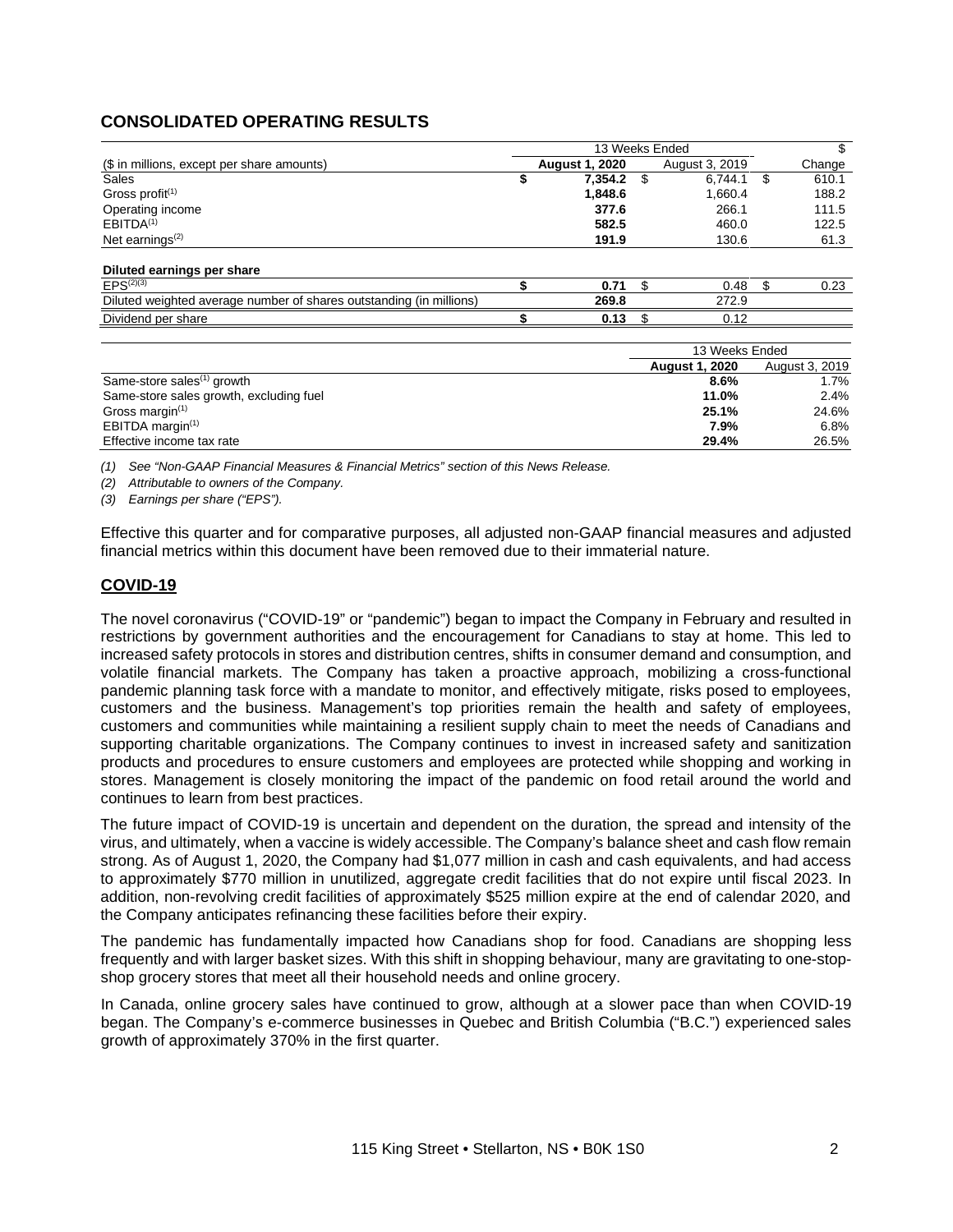As Canada and the world adapt and progress in these unprecedented times, it is too early to forecast sales in the medium term. Over the past 14 weeks ended September 5, 2020, the Company's same-store sales growth, excluding fuel, averaged approximately 8 to 10%. Management continues to anticipate that even as Canadians return to work and school, that a percentage of the consumption that has shifted from restaurants and hospitality businesses to grocery stores will remain in grocery stores.

The investment in Hero Pay for the first part of the first quarter combined with the cost of maintaining sanitization and safety measures increased selling and administrative expenses by approximately \$67 million. It is expected that the Company will continue to incur approximately \$15 million to \$20 million in selling and administrative expenses per quarter related to the increased cost of maintaining sanitization and safety measures and other COVID-19 related costs.

### **Sales**

Sales for the quarter ended August 1, 2020 increased by 9.0% driven by the impact of COVID-19 on the Food retailing segment, the expansion of FreshCo in Western Canada and opening of new stores. These increases were partially offset by lower fuel sales as a result of COVID-19 and temporary store closures in Western Canada pending their conversion to FreshCo.

### **Gross Profit**

Gross profit for the first quarter increased by 11.3% primarily as a result of the impact of COVID-19 on sales and sales mix between banners. These increases were partially offset by temporary store closures in Western Canada pending their conversion to FreshCo.

Gross margin for the quarter increased to 25.1% from 24.6% last year. The increase was primarily a result of the effect of COVID-19 sales mix changes between banners, a less promotional environment and category reset benefits. These positive effects were partially offset by service department closures.

### **Operating Income**

For the quarter ended August 1, 2020, operating income increased mainly due to improved earnings from the Food retailing segment as a result of higher sales driven by the impact of COVID-19, higher margins due to sales mix between banners, and a \$30.3 million (\$0.08 per share, after tax) gain on a significant sale of property recorded through other income, partially offset by higher selling and administrative expenses. Selling and administrative expenses increased primarily as a result of increased retail labour costs, investments in sanitization and safety measures and costs associated with the Alberta labour agreement. The increased retail labour costs substantially relate to the Company's Hero Pay program and the related one-time bonus costs in the first part of the quarter for frontline employees in stores and distribution centres.

Operating income from the Investments and other operations segment decreased primarily as a result of reduced equity earnings from Crombie Real Estate Investment Trust ("Crombie REIT") as subsequently discussed in the "Investments and Other Operations" section.

## **EBITDA**

For the quarter ended August 1, 2020, EBITDA increased to \$582.5 million from \$460.0 million in the prior year mainly as a result of the same factors affecting operating income. EBITDA margin increased to 7.9% from 6.8%. Included in EBITDA for the quarter is \$30.3 million for a significant real estate gain, \$15.6 million related to the Alberta labour agreement and \$11.4 million (2020 – \$21.0 million) for Farm Boy and FreshCo conversion costs.

#### **Income Taxes**

The effective income tax rate for the quarter ended August 1, 2020 was 29.4% compared to 26.5% in the same quarter last year. The current quarter effective tax rate was higher than the statutory rate primarily due to the revaluation of deferred tax assets. The prior year's effective income tax rate was lower than the statutory rate primarily due to differing tax rates of various entities.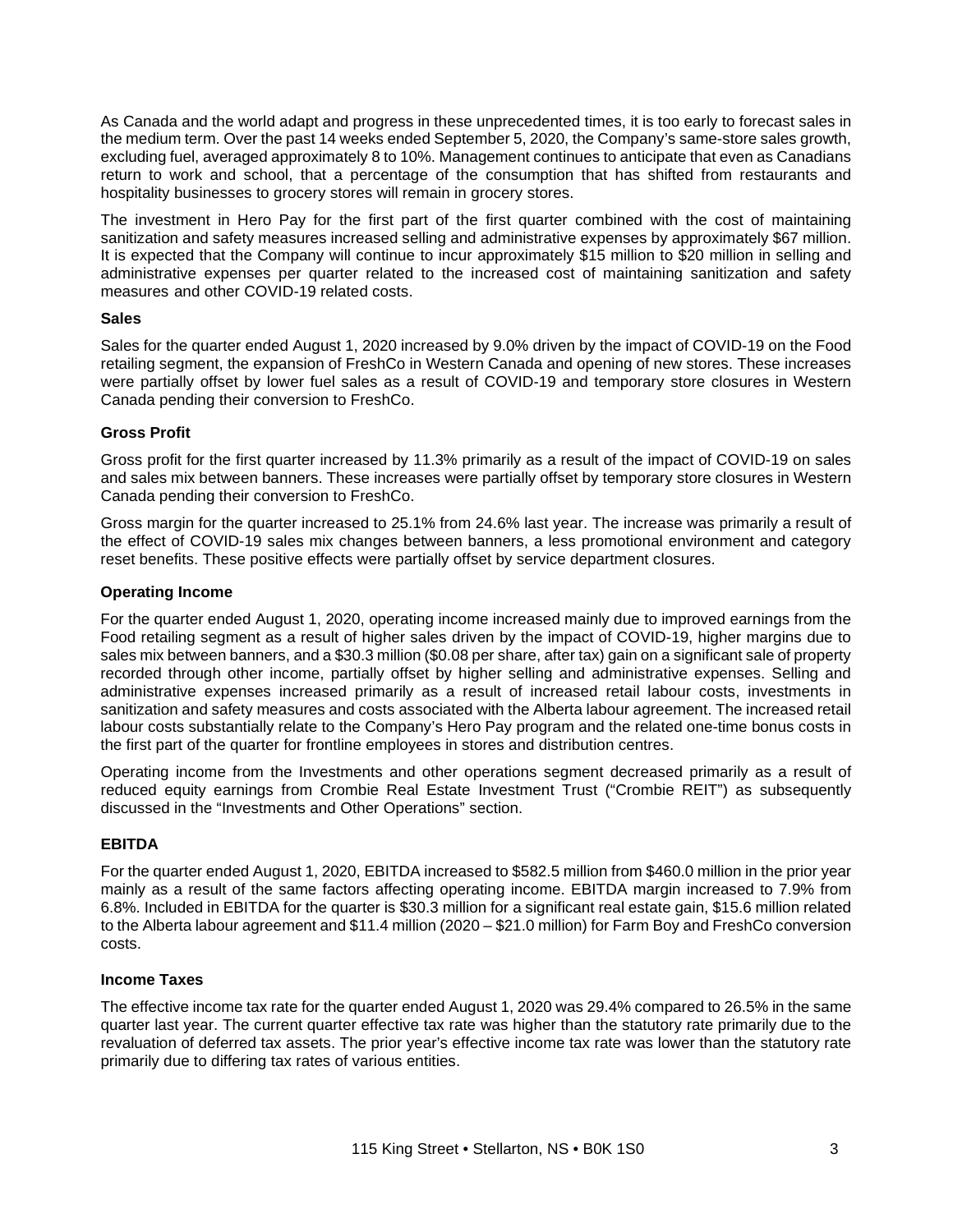#### **Net Earnings**

|                                                                     | 13 Weeks Ended |                       |  |                |
|---------------------------------------------------------------------|----------------|-----------------------|--|----------------|
| (\$ in millions, except per share amounts)                          |                | <b>August 1, 2020</b> |  | August 3, 2019 |
| Net earnings $(1)$                                                  |                | 191.9                 |  | 130.6          |
| EPS (fully diluted)                                                 |                |                       |  | 0.48           |
| Diluted weighted average number of shares outstanding (in millions) |                | 269.8                 |  | 272.9          |

*(1) Attributable to owners of the Company.*

#### **Capital Expenditures**

The Company invested \$119.8 million in capital expenditures<sup>(1)</sup> for the quarter ended August 1, 2020 (2019 – \$91.4 million), including renovations, construction of new stores, construction of an e-commerce fulfilment centre and construction of FreshCo locations in Western Canada.

In fiscal 2021, capital spending is expected to be between \$650 million and \$675 million with approximately half of this investment allocated to renovations and new stores. The Company will open 10 to 15 FreshCo stores in Western Canada and expand the Farm Boy footprint by eight stores in Ontario. The Company will also invest approximately 15% of its estimated spending on advanced analytics technology and other technology systems. The Company's total investment in Voilà for fiscal 2021, including its share of the investment in the Montreal Customer Fulfilment Centre ("CFC"), is approximately \$65 million.

(1) Capital expenditure is calculated on an accrual basis and includes acquisitions of property, equipment and investment properties, *and additions to intangibles.*

### **Free Cash Flow**

|                                                                                     | 13 Weeks Ended |                       |  |                |
|-------------------------------------------------------------------------------------|----------------|-----------------------|--|----------------|
| (\$ in millions)                                                                    |                | <b>August 1, 2020</b> |  | August 3, 2019 |
| Cash flows from operating activities                                                |                | 399.4                 |  | 405.3          |
| Add: proceeds on disposal of assets <sup>(1)</sup> and lease terminations           |                | 23.5                  |  | 40.2           |
| Less: payments of lease liabilities, net of payments received for finance subleases |                | (132.4)               |  | (129.9)        |
| Less: acquisitions of property, equipment, investment property and intangibles      |                | (145.4)               |  | (91.4)         |
| Free cash flow $(2)$                                                                |                | 145.1                 |  | 224.2          |

*(1) Proceeds on disposal of assets include property, equipment and investment property.*

*(2) See "Non-GAAP Financial Measures & Financial Metrics" section of this News Release.*

Free cash flow decreased for the quarter ended August 1, 2020 primarily as a result of an increase in capital investments and a decrease in working capital, primarily a reversal of favourable working capital impacts in the fourth quarter of fiscal 2020 when COVID-19 driven activity increased accounts payable. The working capital decrease is partly offset by a change in income taxes payable.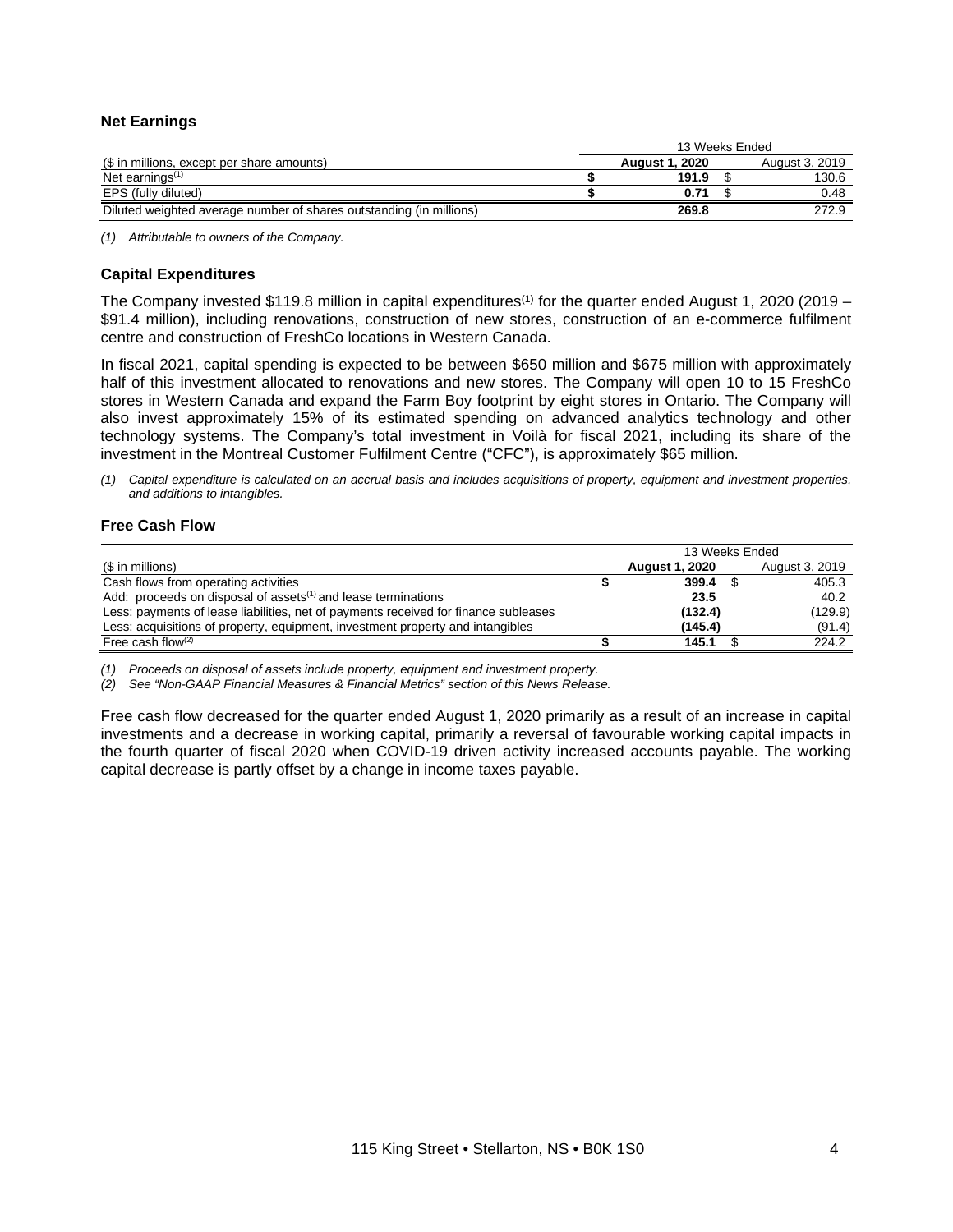# **FINANCIAL PERFORMANCE BY SEGMENT**

# **Food Retailing**

|                             | 13 Weeks Ended |                       |  |                |   |        |
|-----------------------------|----------------|-----------------------|--|----------------|---|--------|
| (\$ in millions)            |                | <b>August 1, 2020</b> |  | August 3, 2019 |   | Change |
| Sales                       |                | 7.354.2               |  | 6.744.1        | S | 610.1  |
| Gross profit                |                | 1,848.6               |  | 1,660.4        |   | 188.2  |
| Operating income            |                | 371.9                 |  | 254.4          |   | 117.5  |
| <b>EBITDA</b>               |                | 576.6                 |  | 448.1          |   | 128.5  |
| Net earnings <sup>(1)</sup> |                | 189.3                 |  | 122.2          |   | 67.1   |

*(1) Attributable to owners of the Company.*

#### **Investments and Other Operations**

|                                             | 13 Weeks Ended |                       |  |                |        |
|---------------------------------------------|----------------|-----------------------|--|----------------|--------|
| (\$ in millions)                            |                | <b>August 1, 2020</b> |  | August 3, 2019 | Change |
| Crombie REIT                                |                | 4.9                   |  | 13.2           | (8.3)  |
| Genstar                                     |                | 2.6                   |  |                | 1.4    |
| Other operations, net of corporate expenses |                | (1.8)                 |  | (2.7)          | 0.9    |
|                                             |                | 5.7                   |  | 11<br>.        | (6.0)  |

For the quarter ended August 1, 2020, income from Investments and other operations decreased principally as a result of decreased equity earnings from Crombie REIT primarily driven by bad debt expense resulting from the impact of COVID-19 on collection of outstanding receivable balances and the impact of the federal government's Canada Emergency Commercial Rent Assistance program.

# **CONSOLIDATED FINANCIAL CONDITION**

| (\$ in millions, except per share and ratio calculations) | <b>August 1, 2020</b> |      | May 2, 2020  | August 3, 2019 <sup>(1)</sup> |
|-----------------------------------------------------------|-----------------------|------|--------------|-------------------------------|
| Shareholders' equity, net of non-controlling interest     | 4.065.7               | \$.  | $3.924.6$ \$ | 3,623.2                       |
| Book value per common share <sup>(2)</sup>                | 15.11                 | S    | $14.51$ \$   | 13.33                         |
| Long-term debt, including current portion                 | 1.656.4               | £.   | $1.675.2$ \$ | 1,976.9                       |
| Long-term lease liabilities, including current portion    | 5,382.0               | -S   | $5,266.2$ \$ | 4,944.4                       |
| Net funded debt to net total capital <sup>(2)</sup>       | 59.5%                 |      | 60.2%        | 63.2%                         |
| Funded debt to $EBITDA(2)(3)$                             | 3.5x                  |      | 3.7x         | 5.5x                          |
| EBITDA to interest expense $(2)(4)$                       | 7.2x                  |      | 6.8x         | 9.1x                          |
| Trailing four-quarter EBITDA                              | 2,014.9               | - \$ | $1,892.4$ \$ | 1,250.8                       |
| Trailing four-quarter interest expense                    | 278.6                 | -S   | 279.3 \$     | 137.0                         |
| Current assets to current liabilities                     | 0.9x                  |      | 0.8x         | 0.9x                          |
| Total assets                                              | 14.800.3              | \$.  | 14.632.9 \$  | 13.958.4                      |
| Total non-current financial liabilities                   | 6.709.4               |      | $6.559.0$ \$ | 7.124.1                       |

(1) Trailing four-quarter EBITDA and interest expense are impacted by the adoption of IFRS 16, "Leases" in the first quarter of fiscal *2020.*

*(2) See "Non-GAAP Financial Measures & Financial Metrics" section of this News Release.*

*(3) Calculation uses trailing four-quarter EBITDA.*

*(4) Calculation uses trailing four-quarter EBITDA and interest expense.*

Subsequent to the end of the quarter, Standard & Poor's ("S&P") upgraded Sobeys Inc.'s ("Sobeys") credit rating from BB+ with a positive outlook to BBB- with a stable outlook. Dominion Bond Rating Service ("DBRS") confirmed Sobeys' rating at BBB (low) with a stable trend. Sobeys now has an investment grade credit rating from all of its rating agencies. The following table shows Sobeys' credit ratings as at September 9, 2020:

| <b>Rating Agency</b> | <b>Credit Rating (Issuer rating)</b> | Trend/Outlook |
|----------------------|--------------------------------------|---------------|
| <b>DBRS</b>          | BBB (low)                            | Stable        |
| S&P                  | BBB-                                 | Stable        |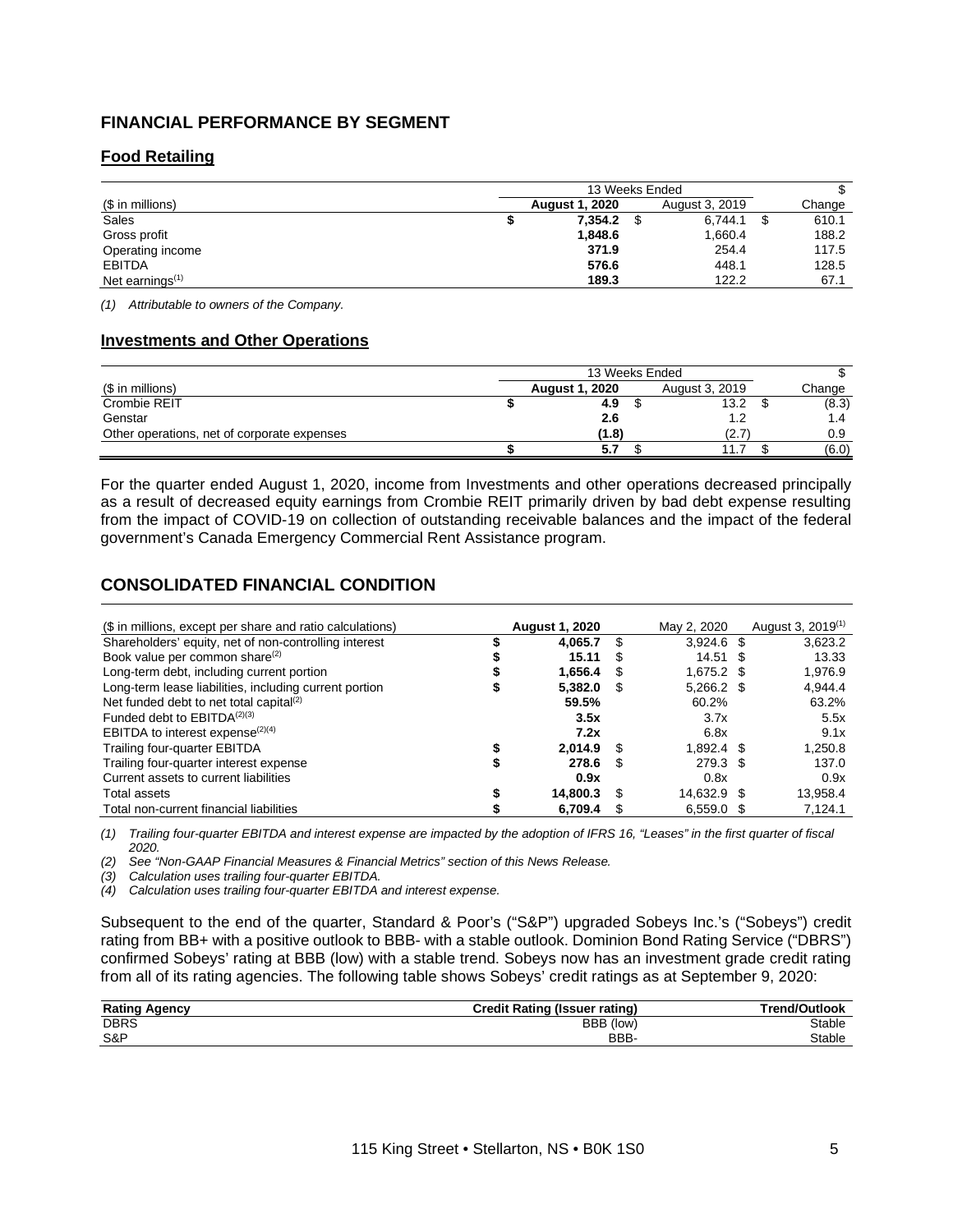The Company has a \$250.0 million senior, unsecured revolving term credit facility with a maturity date of November 4, 2022. As of August 1, 2020, the outstanding amount of the credit facility was \$53.9 million (2020 – \$ nil). Interest payable on this facility fluctuates with changes in the Canadian prime rate or bankers' acceptance rates.

On June 2, 2017, Sobeys established a senior, unsecured non-revolving credit facility for \$500.0 million. Interest payable on this facility fluctuates with changes in the Canadian prime rate or bankers' acceptance rates. The facility was fully utilized on August 8, 2018 to repay long-term debt. As of August 1, 2020, \$375.0 million has been repaid on this facility.

On December 5, 2018, Sobeys established a senior, unsecured non-revolving credit facility for \$400.0 million. Interest payable on this facility fluctuates with changes in the Canadian prime rate or bankers' acceptance rates. The facility was fully utilized on December 10, 2018, with the proceeds used to fund part of the Farm Boy acquisition.

The outstanding non-revolving credit facilities mature in the third quarter of fiscal 2021 and the Company anticipates refinancing these facilities before their expiry.

Sobeys has a \$650.0 million senior, unsecured revolving term credit facility with a maturity date of November 4, 2022. As of August 1, 2020, the outstanding amount of the facility was \$ nil (2020 – \$ nil) and Sobeys has issued \$76.1 million in letters of credit against the facility (2020 – \$75.2 million). Interest payable on this facility fluctuates with changes in the Canadian prime rate or bankers' acceptance rates.

The Company believes its cash and cash equivalents on hand, approximately \$770.0 million in unutilized, aggregate credit facilities as of August 1, 2020, and cash generated from operating activities will enable the Company to fund future capital investments, pension plan contributions, working capital, current funded debt obligations and ongoing business requirements. The Company also believes it has sufficient funding in place to meet these requirements and other short and long-term financial obligations. The Company mitigates potential liquidity risk by ensuring its sources of funds are diversified by term to maturity and source of credit.

# **DIVIDEND DECLARATION**

The Board of Directors declared a quarterly dividend of \$0.13 per share on both the Non-Voting Class A shares ("Class A shares") and the Class B common shares that will be payable on October 30, 2020 to shareholders of record on October 15, 2020. These dividends are eligible dividends as defined for the purposes of the Income Tax Act (Canada) and applicable provincial legislation.

# **NORMAL COURSE ISSUER BID ("NCIB")**

On June 27, 2019, the Company filed a notice of intent with the Toronto Stock Exchange ("TSX") to purchase for cancellation up to 3.5 million Class A shares representing approximately 2.0% of shares outstanding. As of May 2, 2020, the Company purchased for cancellation 2,997,583 Class A shares at an average price of \$33.36 for a total consideration of \$100.0 million.

On June 18, 2020, the Company renewed its NCIB by filing a notice of intention with the TSX to purchase for cancellation up to 5.0 million Class A shares representing approximately 3.0% of the Class A shares outstanding. The purchase will be made through the facilities of the TSX and/or any alternative trading systems to the extent they are eligible. The price that Empire will pay for any such shares will be the market price at the time of acquisition. Purchases could commence on July 2, 2020 and shall terminate not later than July 1, 2021. The Company did not purchase for cancellation any Class A shares during the first quarter of fiscal 2021. In the first quarter of fiscal 2020, the Company purchased for cancellation 547,300 Class A shares at an average price of \$34.62 for a total consideration of \$18.9 million.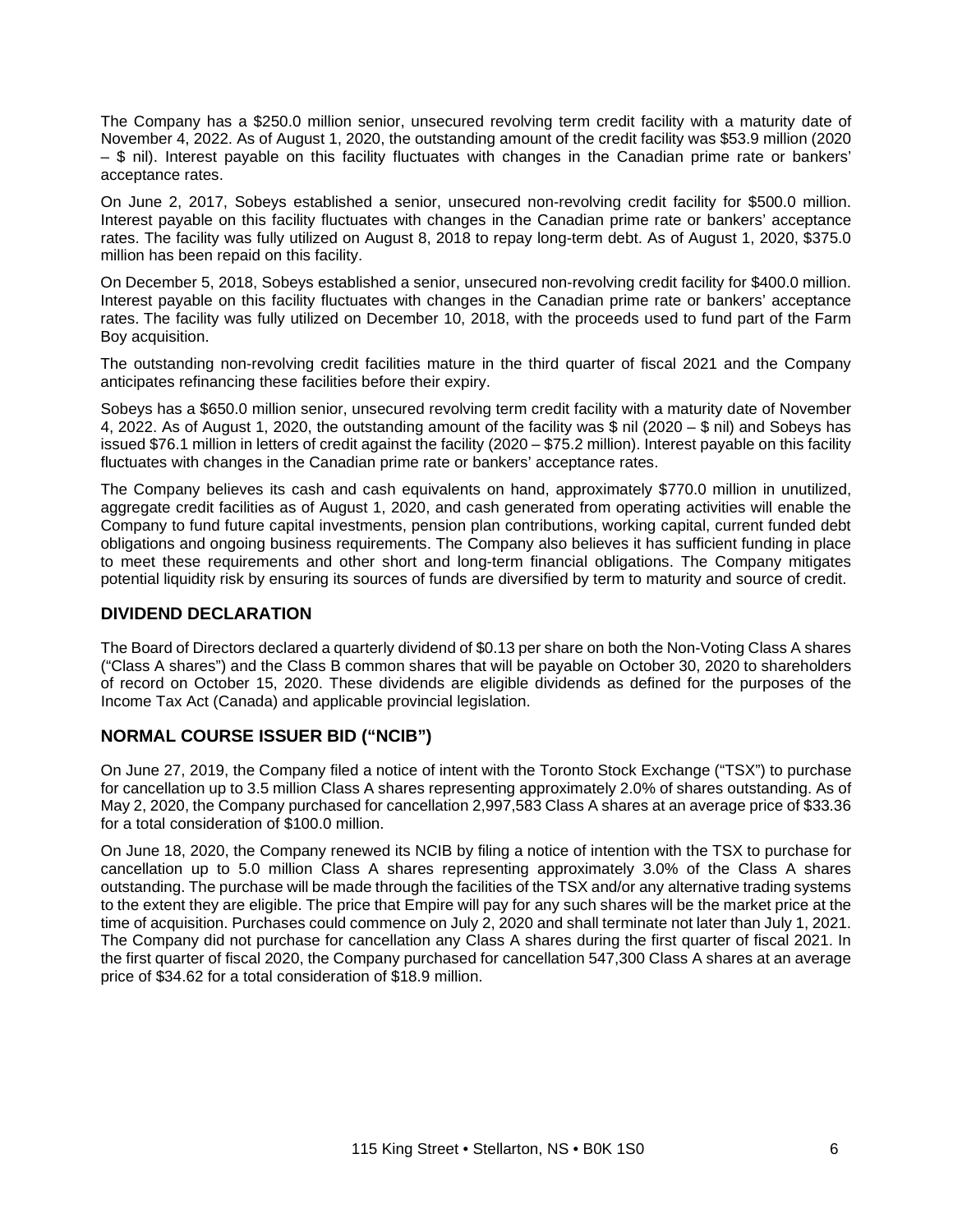# **PROJECT HORIZON**

Through Project Horizon, the Company is targeting an incremental \$500 million in annualized EBITDA and an improvement in EBITDA margin of 100 basis points by fiscal 2023 by (i) growing market share and (ii) building on its cost and margin discipline.

#### **Growth in Market Share**

Growth in market share is expected from supporting and investing further in the store network, improving store productivity, scaling up grocery e-commerce, growing the private label portfolio, continuing the Western discount business expansion, and increasing the Farm Boy footprint in Ontario.

#### *Invest in the Company's Store Network*

The Company will accelerate investment in physical assets, through renovations and conversions, and store processes, communications, training, technology and tools. This will provide the Company's store teammates with further capabilities and tools to better serve customers. Re-investment in the Company's stores was a key priority toward the end of Project Sunrise. These continuing re-investments, coupled with powerful refreshed brand marketing strategies and the expansion of the Farm Boy and FreshCo banners, are reflected in the Company's estimates of future capital spending, averaging \$700 million annually over the next three years.

### *Improve Store Space Productivity*

During Project Sunrise, the Company began building the foundation of its advanced analytics capabilities. Analytics will drive improvements in customer facing elements such as store footprints, customer promotions and availability of product on shelf. With category resets complete, which provides an improved and simplified product assortment for customers, the Company is able to further improve the customer experience by leveraging advanced analytics to optimize category and product adjacencies to tailor its assortment for each store format.

#### *Win Canadian Grocery E-Commerce*

The Company is accelerating its plans for the remaining two Voilà e-commerce CFC's – for a total of four CFCs across Canada – and introducing Ocado Group plc's ("Ocado's") proven store pick solution. This store pick solution will serve customers in areas where the CFCs will not deliver, or are not yet built, and will begin in Nova Scotia at the end of the summer, before expanding and moving West. Ocado's store pick solution is live and successful in various cities across the world.

#### *Grow the Company's Private Label Portfolio*

The Company has improved its private brands' positioning and branding. The Company will review the specific role of private brands in each category and determine in which categories and banners to expand based on consumer needs. Working closely with its supplier partners, the Company plans to further grow sales and profitability of its private label brands through increased distribution, shelf placement and product innovation.

#### *Provide Best in Class Customer Personalization*

The Company is moving forward aggressively with investments in analytics and technology to better identify customer preferences and support direct, personalized communication – evolving from mass communications to personalized connections with its customers. The goal is to deploy world-class personalized communications and offers to inspire customers and improve the experience and relevance of promotions.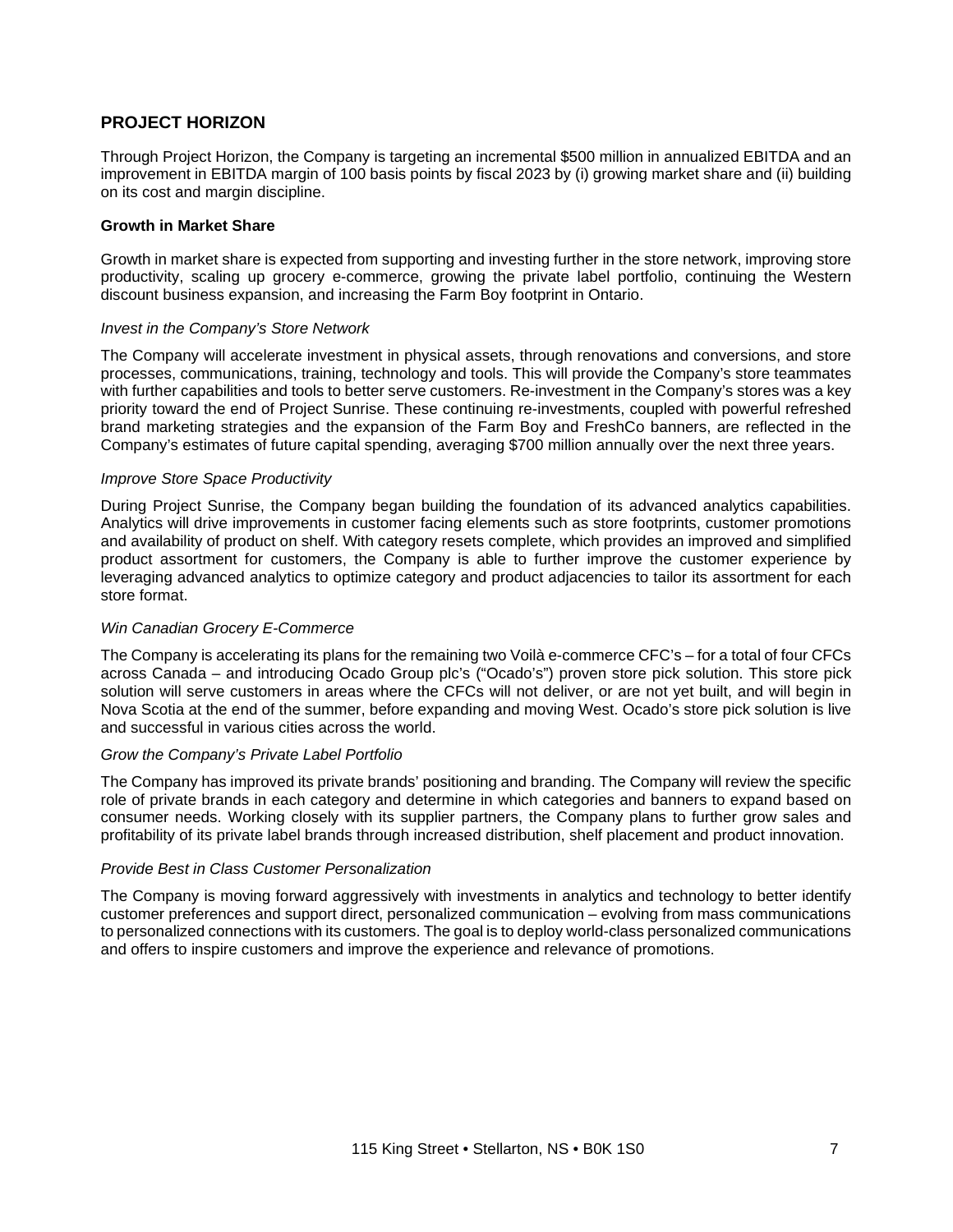### **Building on Cost and Margin Discipline**

The Company has significantly improved its efficiency and cost competitiveness over the past three years through Project Sunrise. Further opportunity still remains to remove non-value added costs, contain costs as the top line grows and optimize margins.

#### *Drive Non-Merchandising Sourcing Efficiencies*

The strategic sourcing team, established in Project Sunrise, will continue to build further efficiencies and cost reductions in all indirect spend.

#### *Continue to Build Merchandising Sourcing Efficiencies*

The Company continues to invest in advanced data and analytics to support its category planning process. Merchants will continue to work with both national and private brand suppliers to sustain gains made through category by category reviews in Project Sunrise, while continuing to partner on new opportunities to ensure the Company brings the best value and offers to its customers.

#### *Invest in Best in Class Analytics to Enable Effective Promotions*

Pricing tools will help the Company shift pricing investment to products customers care most about with the goal of improving value for customers.

Advanced analytic tools will be leveraged by category merchants nationally across formats to improve the Company's net cost of promotions, while improving value for customers.

#### *Optimize Supply Chain Productivity*

The Company will optimize its supply chain and logistics networks and consolidate certain procurement processes.

#### *Improve System and Process*

By leveraging technology to improve systems and process, the Company will yield efficiencies and cost reductions in its back office and support functions.

#### **BUSINESS UPDATE**

#### **Farm Boy**

The acquisition of Farm Boy on December 10, 2018 added 26 locations to the store network throughout Ontario with the Company planning to double the store count in five years, mainly in the Greater Toronto Area ("GTA"). During the quarter, the Company announced the conversion of three existing Sobeys stores to the Farm Boy banner in Ontario.

With this announcement, the Company now has 42 confirmed locations in Ontario:

- 3 Farm Boy stores, net of 1 relocation, to open in calendar 2020
- 7 Farm Boy stores to open in calendar 2021
- 32 Farm Boy stores currently open and operating at September 9, 2020, in Ontario

#### **FreshCo**

In fiscal 2018, Sobeys announced plans to expand its discount format to Western Canada and expects to convert up to 25% of its 255 Safeway and Sobeys full-service format stores in Western Canada to its FreshCo discount format. During the quarter, the Company announced the next six locations for the expansion of its FreshCo discount banner in Western Canada, including the first FreshCo locations in Alberta. Subsequent to the end of the quarter, another two locations were announced. The Company has now confirmed 30 of approximately 65 locations in Western Canada and is on track to open 10 to 15 FreshCo stores in fiscal 2021.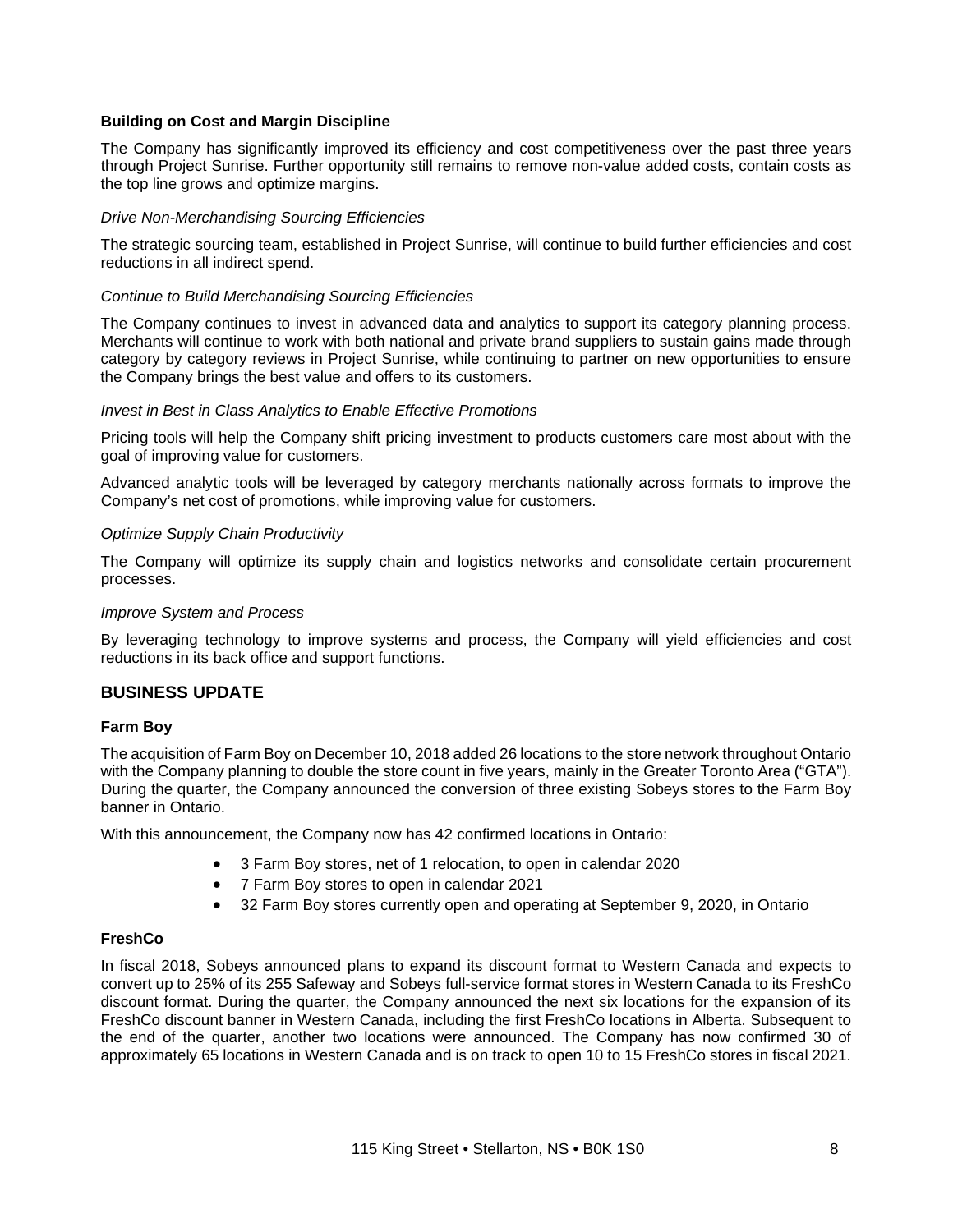Of the 30 confirmed FreshCo locations:

- 22 stores open and operating at September 9, 2020:
	- $\circ$  16 in B.C.
		- o 4 in Saskatchewan
		- o 2 in Manitoba
- 6 stores expected to open in fiscal 2021:
	- o 4 in Manitoba
	- o 2 in Alberta
- 2 stores expected to open in fiscal 2022:
	- o 1 in Alberta
	- o 1 in Saskatchewan

Of the 22 stores operating as at September 9, 2020, two were opened subsequent to the end of the quarter.

Approximately \$11.4 million (\$0.03 per share, after tax) was charged to earnings in the first quarter related to store closures and conversion costs of the Safeway and Sobeys stores that will be converted to the FreshCo and Farm Boy banners. Approximately \$21.0 million (\$0.06 per share, after tax) was charged to earnings in the first quarter of the prior year.

### **Ratification of New Collective Bargaining Agreement in Alberta**

During the quarter, the Company announced the ratification of a new Collective Bargaining Agreement ("CBA") for Alberta Safeway stores with UFCW 401, the Union representing the majority of Safeway teammates in Alberta. The five-year CBA is competitive within the Alberta market, now placing the Company on a level playing field and providing flexibility and stability to better manage operational and labour costs in the province. The CBA also provides a pathway to advance the Company's plans to expand the FreshCo discount banner in Alberta.

The CBA includes a one-time retroactive lump sum payment to Safeway Alberta teammates for hours worked over the past three years. The cost of the one-time lump sum payment is estimated to be approximately \$15.6 million pre-tax (\$0.04 per share, after tax) and was charged to operating earnings during the quarter.

## **Voilà**

On June 22, 2020, the Company introduced the future of online grocery home delivery to the GTA through the Company's newest e-commerce platform, *Voilà by Sobeys*. The customer launch of Voilà was accelerated to meet the rapidly increasing online grocery demand from customers for home delivery. Voilà is powered by Ocado's industry-leading technology and fills orders through its state-of-the-art automated CFC in Vaughan, Ontario. Robots assemble orders efficiently and safely, resulting in minimal product handling, while Voilà teammates safely deliver orders directly to the customer's home.

Construction of Voilà's second CFC in Montreal was delayed due to the temporary shutdown of non-essential construction in Quebec due to COVID-19. Construction has resumed and it is expected to deliver to customers in early 2022. This second CFC will support the launch of *Voilà par IGA* which will serve Ottawa and cities in the province of Quebec.

The Company is accelerating its plans for the remaining two Voilà e-commerce CFCs – for a total of four CFCs across Canada. With only four CFCs, the Company will be able to serve approximately 75% of Canadian households representing approximately 90% of Canadians' spend.

The Company also announced plans to test and implement a Voilà store pick solution in Nova Scotia before expanding to hundreds of stores across the country over the next few years. The store pick solution is powered by Ocado's technology. Responding to the growth in Canada's online grocery market, the Company accelerated its e-commerce strategy to be able to reach even more Canadians sooner. The store pick solution will serve customers in areas where future CFCs will not deliver or are not yet built.

On August 13, 2020, the Company began employee testing *Voilà by Sobeys* Curbside Pickup service at various store locations in Nova Scotia. The Company will begin curbside pickup for all customers at these stores in Nova Scotia at the end of the summer.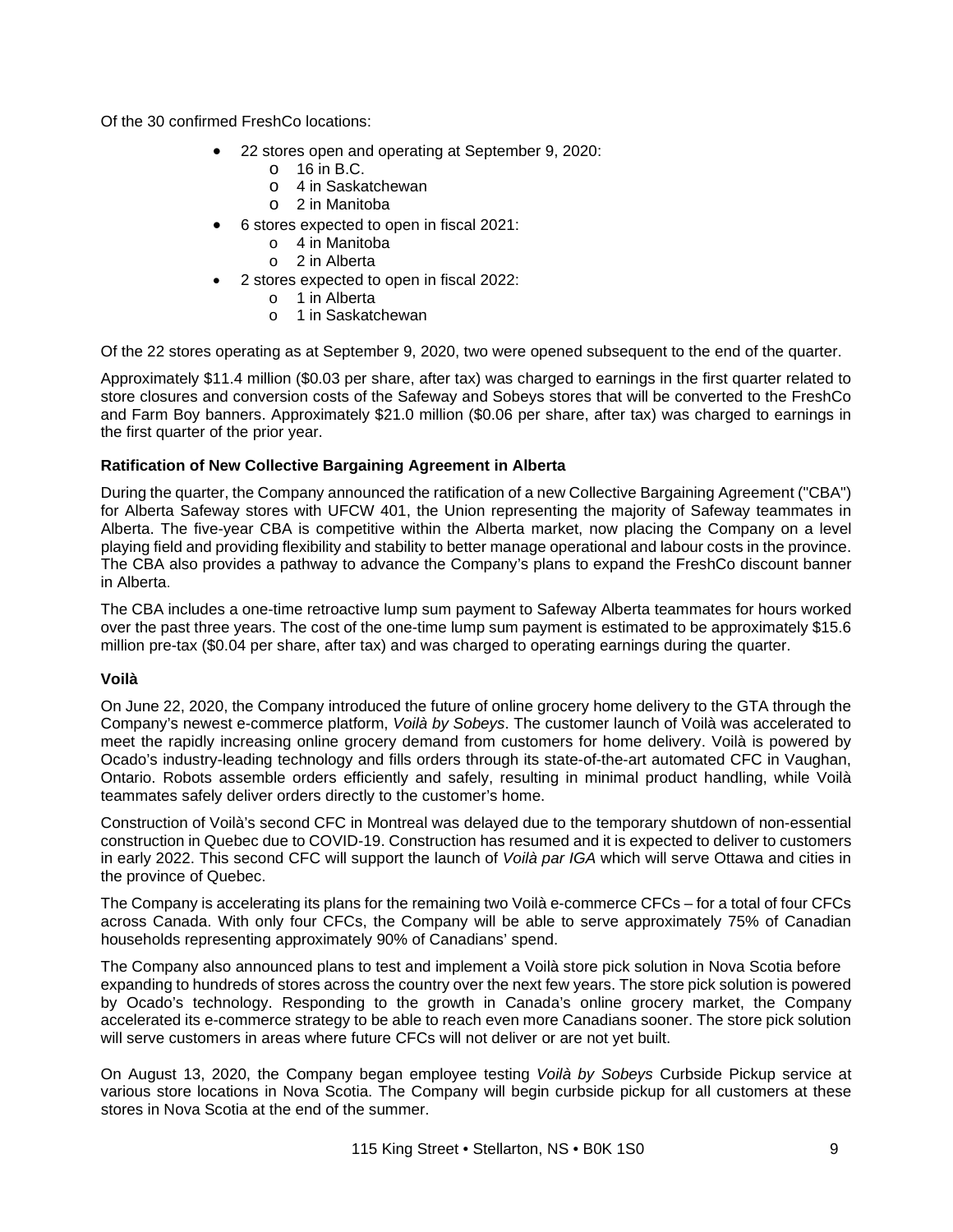Voilà had a \$0.05 dilutive impact after tax on earnings per share in the first quarter (2020 – \$0.01) and is expected to have a dilutive effect of approximately \$0.20 after tax for fiscal 2021 (2020 – \$0.04).

#### **Compliments Relaunch**

On August 20, 2020, the Company launched a private label marketing campaign focused on its newly rebranded Compliments products.

### **Supply Chain**

During the first quarter, the Company opened its new distribution centre in B.C., which consolidates three previous distribution centres into one facility, securing a centralized location which increases capacity and efficiency in the network.

# **FORWARD-LOOKING INFORMATION**

This document contains forward-looking statements which are presented for the purpose of assisting the reader to contextualize the Company's financial position and understand management's expectations regarding the Company's strategic priorities, objectives and plans. These forward-looking statements may not be appropriate for other purposes. Forward-looking statements are identified by words or phrases such as "anticipates", "expects", "believes", "estimates", "intends", "could", "may", "plans", "predicts", "projects", "will", "would", "foresees" and other similar expressions or the negative of these terms.

These forward-looking statements include, but are not limited to, the following items:

- The Company's expectations regarding the financial impact of Project Horizon and its underlying initiatives, including expected growth in market share, cost and margin savings resulting from this strategy, and the expected timing of the realization of incremental benefits, which could be impacted by several factors, including the time required by the Company to complete the initiatives, impacts of COVID-19 including changes in customer behaviour;
- The FreshCo expansion in Western Canada and Farm Boy expansion in Ontario, including the Company's expectations regarding future operating results and profitability, the amount and timing of expenses, the projected number of store openings, and the location, feasibility and timing of construction and conversions, all of which may be impacted by COVID-19, construction schedules and permits, the economic environment and labour relations;
- The Company's expectations regarding the implementation its online grocery home delivery service and the expected dilutive effect on Empire's earnings per share of approximately \$0.20 per share in fiscal 2021, which may be impacted by COVID-19, future operating and capital costs, the customer response to the service and the performance of its business partner, Ocado;
- The Company's anticipation that a percentage of food consumption that has shifted from restaurants and hospitality businesses to grocery stores will remain in grocery stores, which may be impacted by the duration of the shutdown due to COVID-19, the severity of the pandemic on people's health across Canada, the ability for restaurants and hospitality businesses to re-open and resume operations as well as the ongoing demand for restaurants and hospitality services in the near term;
- The Company's expectation that it will continue to incur approximately \$15 million to \$20 million per quarter in selling and administrative expenses due to additional investments and expenses required to respond to COVID-19, which may be impacted by the duration of the shutdown due to COVID-19, the severity of the pandemic on people's health across Canada, and safety precautions required;
- The Company's plans to further grow sales and profitability of its private label brands, which may be impacted by future operating and capital costs, and customer response;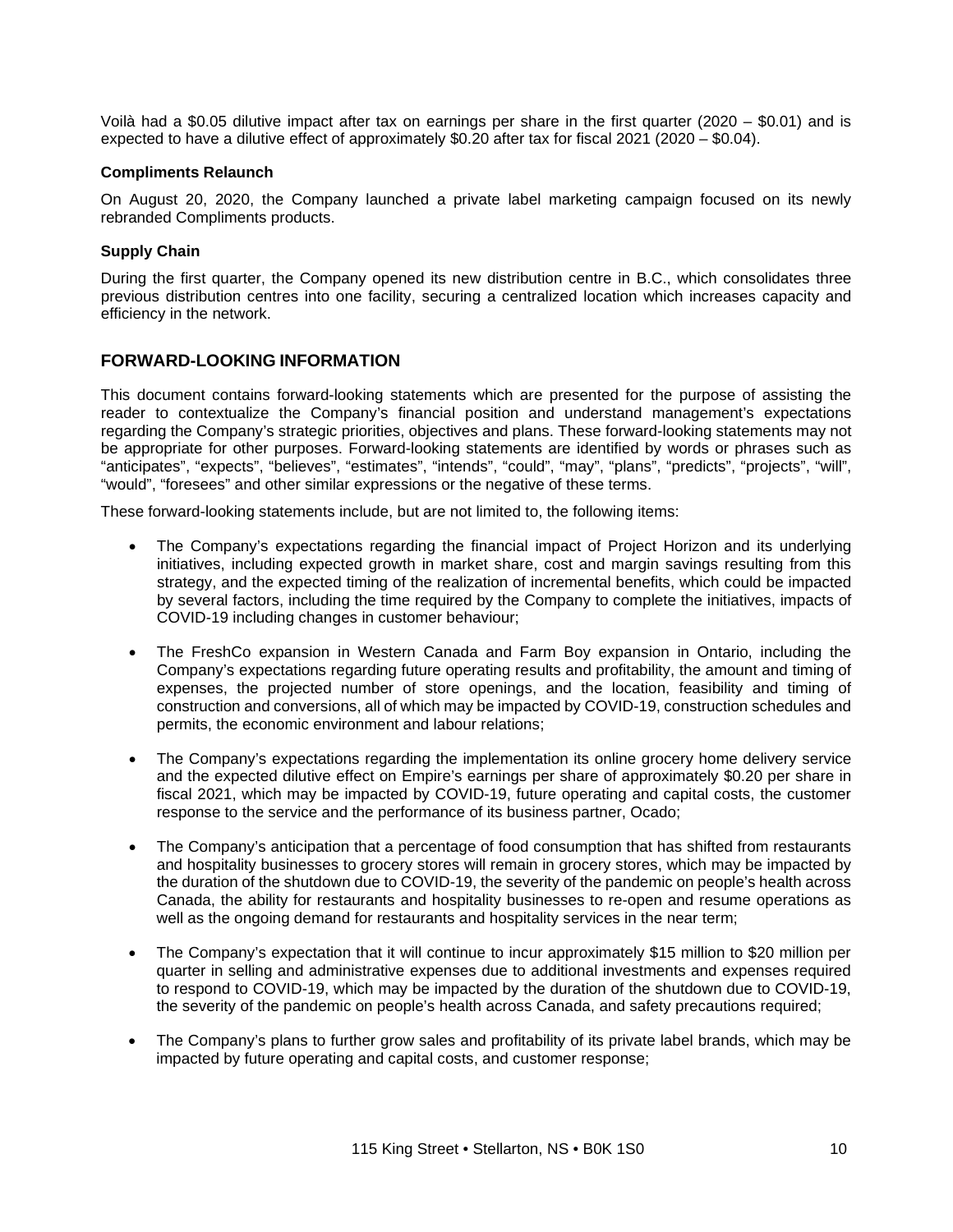- The Company's estimates regarding future capital expenditures which includes renovations and new stores, spending on advanced analytics technology and other technology systems, acquisitions of property, equipment and investment properties as well as additions to intangibles, which may be impacted by operating results, impacts of the pandemic and the economic environment;
- The Company's expectation that it will refinance its credit facilities before their expiry which may be impacted by availability of debt in the market and the Company's liquidity position;
- The Company's expectation that its cash and cash equivalents on hand, unutilized credit facilities and cash generated from operating activities will enable the Company to fund future capital investments, pension plan contributions, working capital, current funded debt obligations and ongoing business requirements, and its belief that it has sufficient funding in place to meet these requirements and other short and long-term obligations, all of which could be impacted by changes in the economic environment; and
- The Company's plans to purchase for cancellation Class A shares under the NCIB which may be impacted by market and economic conditions, availability of sellers, changes in laws and regulations, and the results of operations.

By its nature, forward-looking information requires the Company to make assumptions and is subject to inherent risks, uncertainties and other factors which may cause actual results to differ materially from forwardlooking statements made. For more information on risks, uncertainties and assumptions that may impact the Company's forward-looking statements, please refer to the Company's materials filed with the Canadian securities regulatory authorities, including the "Risk Management" section of the fiscal 2020 annual MD&A.

Although the Company believes the predictions, forecasts, expectations or conclusions reflected in the forwardlooking information are reasonable, it can provide no assurance that such matters will prove correct. Readers are urged to consider the risks, uncertainties and assumptions carefully in evaluating the forward-looking information and are cautioned not to place undue reliance on such forward-looking information. The forwardlooking information in this document reflects the Company's current expectations and is subject to change. The Company does not undertake to update any forward-looking statements that may be made by or on behalf of the Company other than as required by applicable securities laws.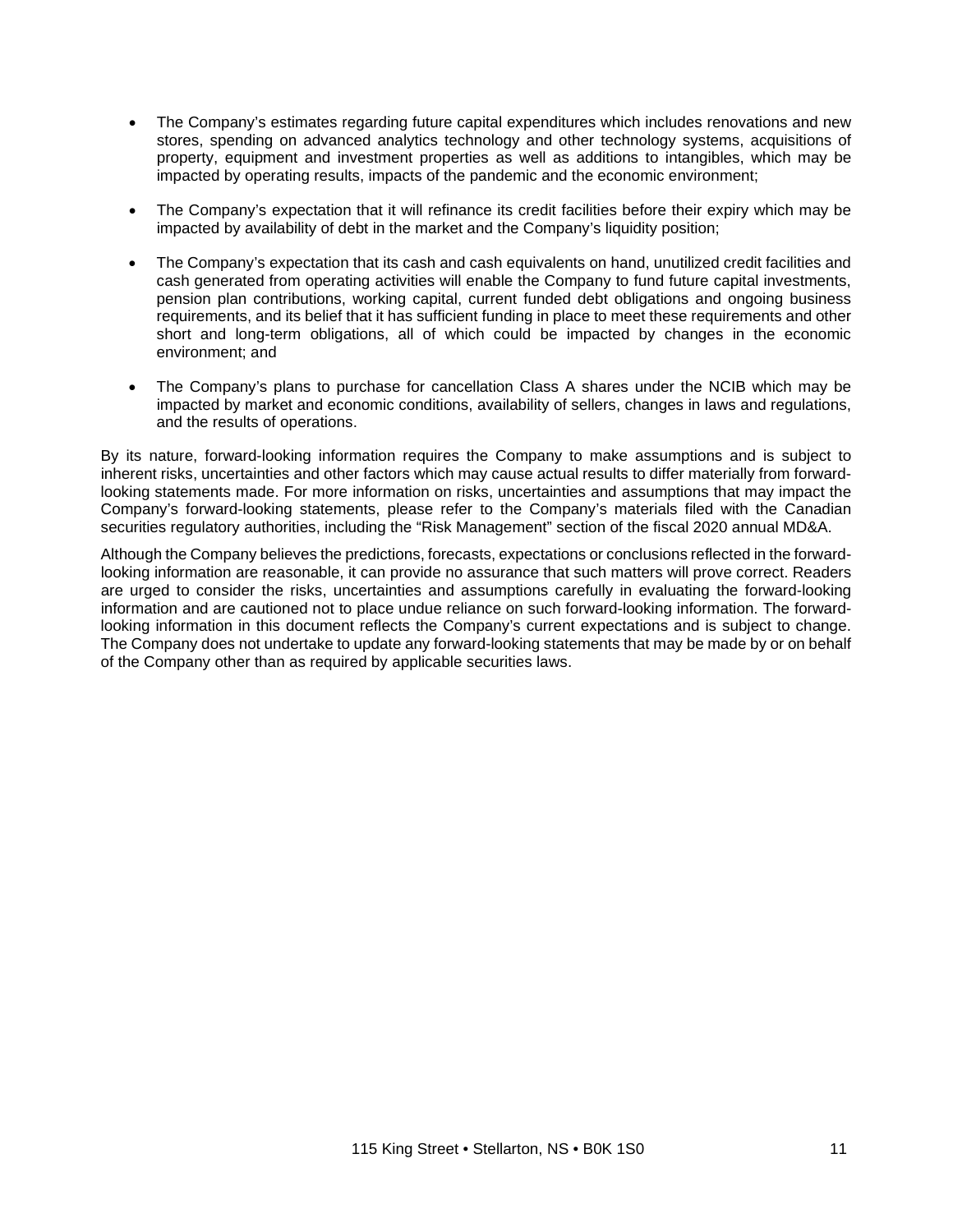# **NON-GAAP FINANCIAL MEASURES & FINANCIAL METRICS**

There are measures and metrics included in this news release that do not have a standardized meaning under generally accepted accounting principles ("GAAP") and therefore may not be comparable to similarly titled measures and metrics presented by other publicly traded companies. The Company includes these measures and metrics because it believes certain investors use these measures and metrics as a means of assessing financial performance.

Empire's definition of the non-GAAP terms are as follows:

- Same-store sales are sales from stores in the same location in both reporting periods.
- Gross profit is calculated as sales less cost of sales.
- Gross margin is gross profit divided by sales.
- Earnings before interest, taxes, depreciation and amortization ("EBITDA"), is calculated as net earnings, before finance costs (net of finance income), income tax expense, depreciation and amortization of intangibles.
- EBITDA margin is EBITDA divided by sales.
- Free cash flow is calculated as cash flows from operating activities, plus proceeds on disposal of property, equipment and investment property, less acquisitions of property, equipment, investment property and intangibles.
- Book value per common share is shareholders' equity, net of non-controlling interest, divided by total common shares outstanding.
- Funded debt is all interest bearing debt, which includes bank loans, bankers' acceptances, long-term debt and long-term lease liabilities.
- Net funded debt is calculated as funded debt less cash and cash equivalents.
- Net total capital is calculated as funded debt plus shareholders' equity, net of non-controlling interest, less cash and cash equivalents.
- Net funded debt to net total capital ratio is net funded debt divided by net total capital.
- Funded debt to EBITDA ratio is funded debt divided by trailing four-quarter EBITDA.
- Interest expense is calculated as interest expense on financial liabilities measured at amortized cost and interest expense on lease liabilities.
- EBITDA to interest expense ratio is trailing four-quarter EBITDA divided by trailing four-quarter interest expense.

For a more complete description of Empire's non-GAAP measures and metrics, please see Empire's MD&A for the first quarter ended August 1, 2020.